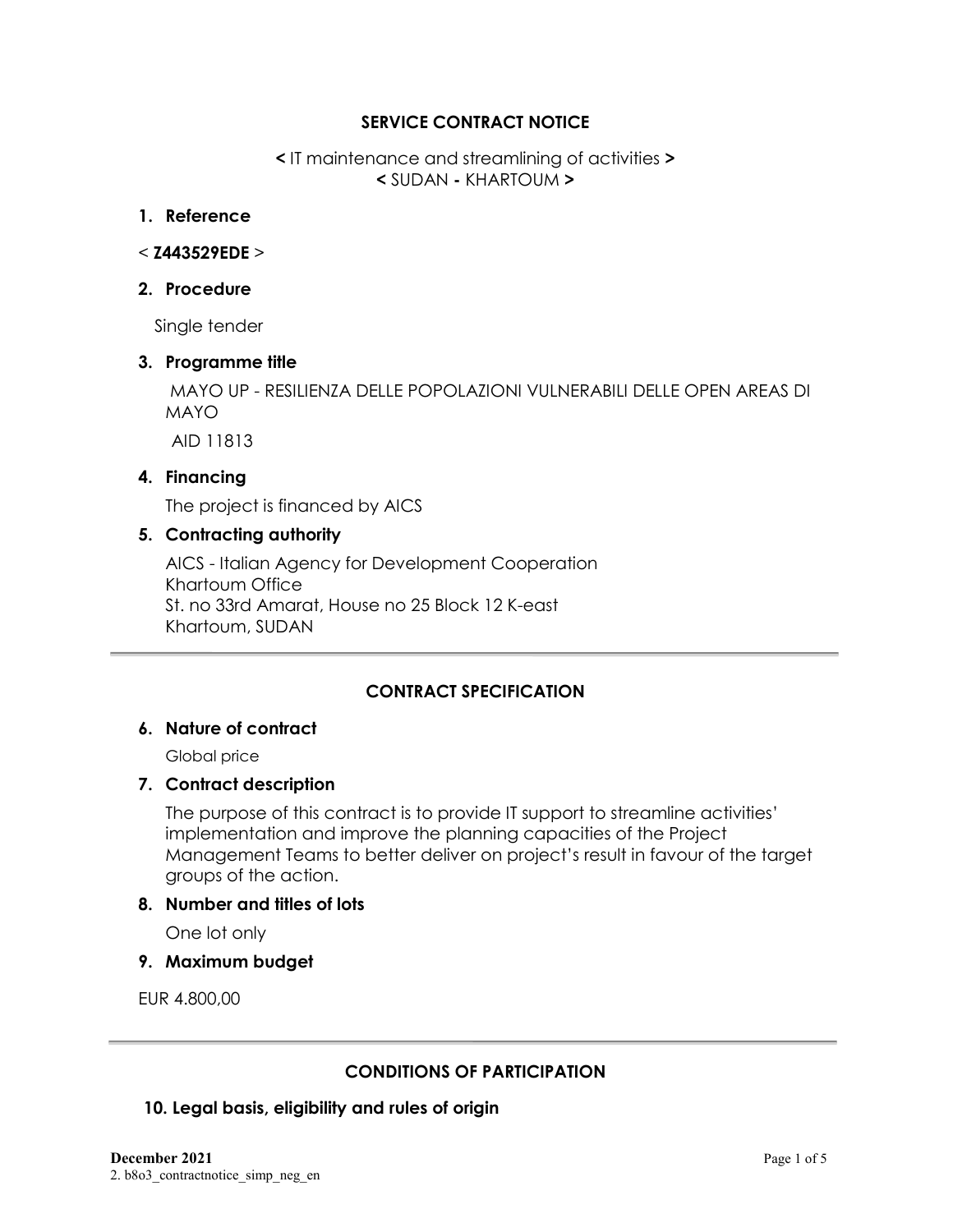## **11. Number of tenders**

No more than one tender can be submitted by a natural or legal person whatever the form of participation (as an individual legal entity or as leader or member of a consortium submitting a tender). In the event that a natural or legal person submits more than one tender, all tenders in which that person has participated will be excluded.

## **12. Grounds for exclusion**

As part of the tender, tenderers must submit a signed declaration, included in the tender form, to the effect that they are not in any of the exclusion situations listed in Section 2.6.10.1. of the practical guide.

Tenderer included in the lists of EU restrictive measures (see Section 2.4. of the PRAG) at the moment of the award decision cannot be awarded the contract.

#### **13. Sub-contracting**

Subcontracting is NOT allowed.

### **PROVISIONAL TIMETABLE**

#### **14. Provisional commencement date of the contract**

 $< 28.02.2022 >$ 

#### **15. Implementation period of the tasks**

< 6 months from the date of signature of the contact from both parties >

## **SELECTION AND AWARD CRITERIA**

#### **16. Selection criteria**

#### Capacity-providing entities

An economic operator (i.e. candidate or tenderer) may, where appropriate and for a particular contract, rely on the capacities of other entities, regardless of the legal nature of the links it has with them. If the economic operator relies on other entities, it must in that case prove to the contracting authority that it will have at its disposal the resources necessary for the performance of the contract by producing a commitment by those entities to place those resources at its disposal. Such entities, for instance the parent company of the economic operator, must respect the same rules of eligibility and notably that of nationality as the economic operator relying on them and must comply with the selection criteria for which the economic operator relies on them. **Furthermore, the data for this third entity for the relevant selection criterion should be included in a separate document**. Proof of the capacity will also have to be provided when requested by the contracting authority.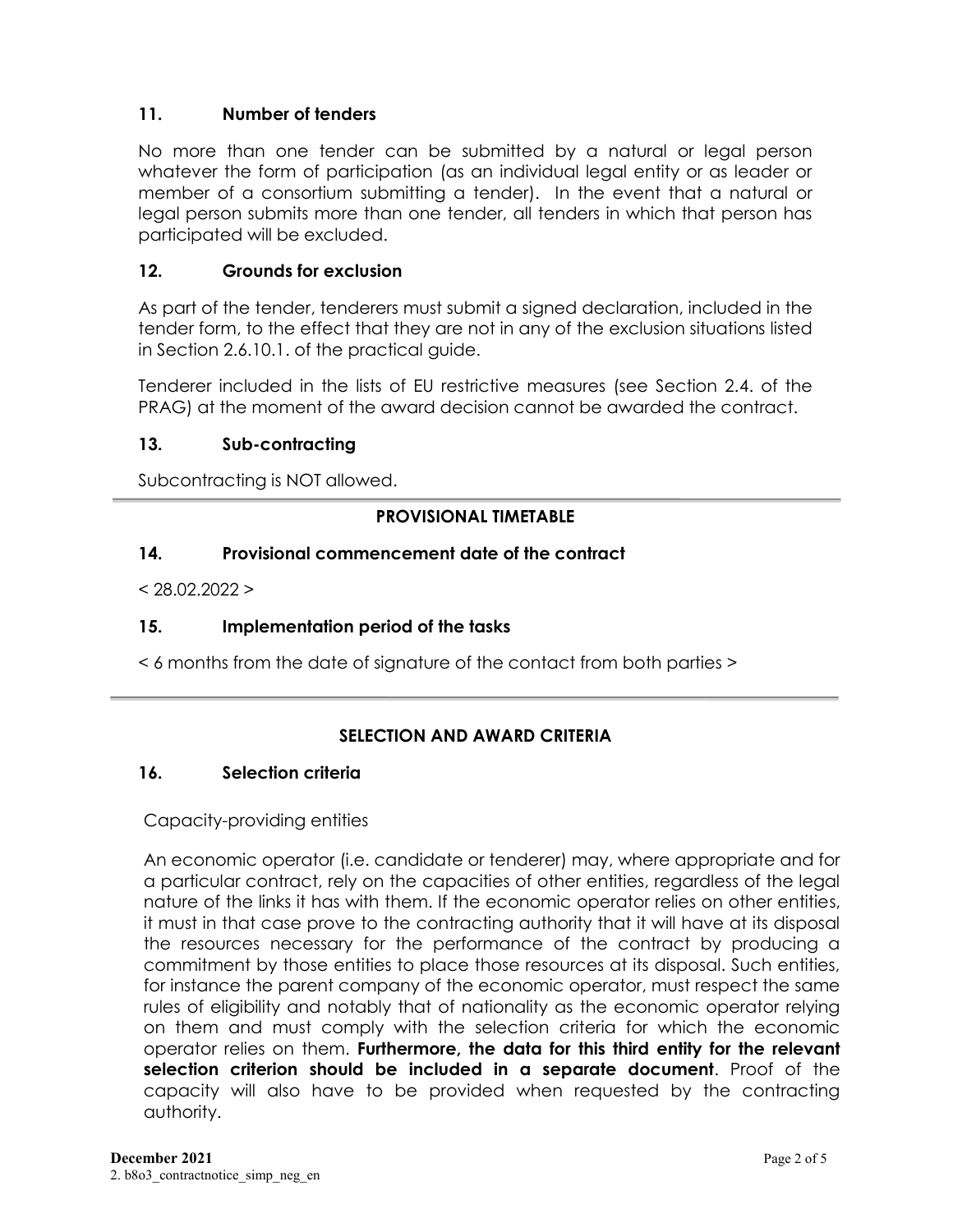With regard to technical and professional criteria, an economic operator may only rely on the capacities of other entities where the latter will perform the tasks for which these capacities are required.

With regard to economic and financial criteria, the entities upon whose capacity the economic operator relies, become jointly and severally liable for the performance of the contract.

The following selection criteria will be applied to the tenderers. In the case of tenders submitted by a consortium, these selection criteria will be applied to the consortium as a whole if not specified otherwise. The selection criteria will not be applied to natural persons and single-member companies when they are subcontractors.

The tenderer shall not use previous experience which caused breach of contract and termination by a contracting authority as a reference for selection criteria.

- **1) Economic and financial capacity of the tenderer (**based on item 3 of the tender form). In case of tenderer being a public body, equivalent information should be provided. The reference period which will be taken into account will be the last three financial years for which accounts have been closed.
	- the financial situation of the tenderer should not be in deficit, taken into account debts, at the beginning and end of year.

### **2) Professional capacity of the tenderer (**based on items 4 of the tender form).

The reference period which will be taken into account will be the last three years preceding the submission deadline.

- has a professional certificate appropriate to this contract, Please provide the certificate
- **3) Technical capacity of tenderer** (based on items 5 and 6 of the tender form). The reference period which will be taken into account will be the last [three years] preceding the submission deadline.
	- the tenderer has provided services under at least  $\leq 1$  > contract with a budget of at least that of this contract in <IT> which [was] implemented at any moment during the last three years. Please provide the evidence (contract – letter – references)

This means that the service contract the tenderer refers to could have been started at any time during the indicated period but it does not necessarily have to be completed during that period, nor implemented during the entire period. Tenderers are allowed to refer either to service contracts completed within the reference period (although started earlier) or to service contracts not yet completed. Only the portion satisfactorily completed during the reference period will be taken into consideration. This portion will have to be supported by documentary evidence (-statement or certificate from the entity which awarded the contract, proof of payment) also detailing its value. If a tenderer has implemented the service contract in a consortium, the percentage that the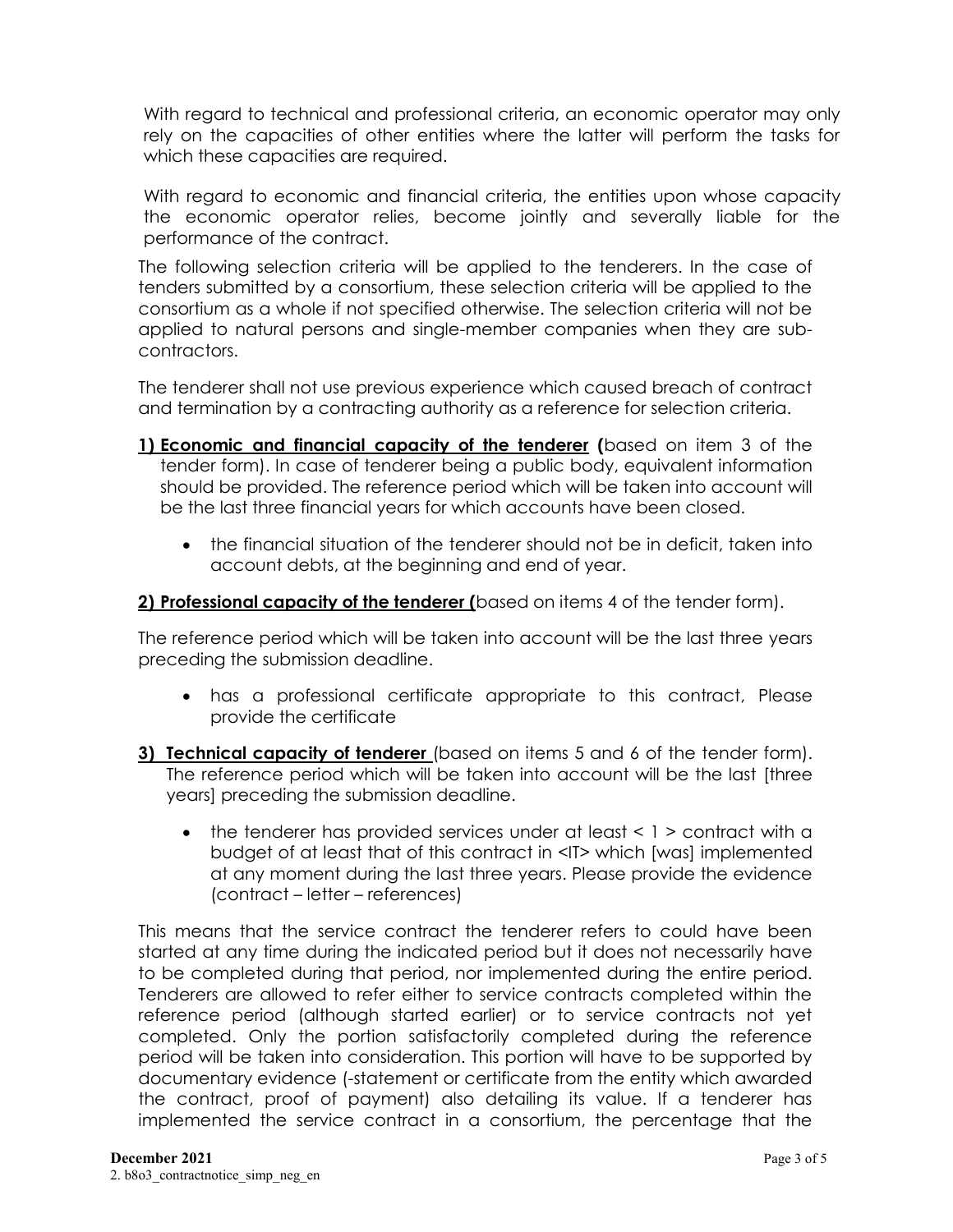tenderer has successfully completed must be clear from the documentary evidence, together with a description of the nature of the services provided if the selection criteria relating to the pertinence of the experience have been used.

#### **17. Award criteria**

Best price-quality ratio.

.

### **TENDERING**

### **18. Deadline for submission of tenders**

The deadline for submission of tenders is specified in point 8 of the instruction to tenderers.

### **19. Tender format and details to be provided**

Tenders must be submitted using the standard tender form for simplified procedures, the format and instructions of which must be strictly observed. The tender form is available from the following internet address: <http://ec.europa.eu/europeaid/prag/annexes.do?group=B> , under the zip file called Simplified Tender dossier.

The tender must be accompanied by a declaration on honour on exclusion and selection criteria using the template available from the following Internet address:

<http://ec.europa.eu/europeaid/prag/annexes.do?chapterTitleCode=A>

Any additional documentation (brochure, letter, etc.) sent with a tender will not be taken into consideration.

#### **20. How tenders may be submitted**

Tenders must be submitted in English exclusively to the contracting authority, using the means specified in point 8 of the instructions to tenderers.

Tenders submitted by any other means will not be considered.

By submitting a tender tenderers accept to receive notification of the outcome of the procedure by electronic means.

#### **21. Alteration or withdrawal of tenders**

Tenderers may alter or withdraw their tenders by written notification prior to the deadline for submission of tenders. No tender may be altered after this deadline.

Any such notification of alteration or withdrawal shall be prepared and